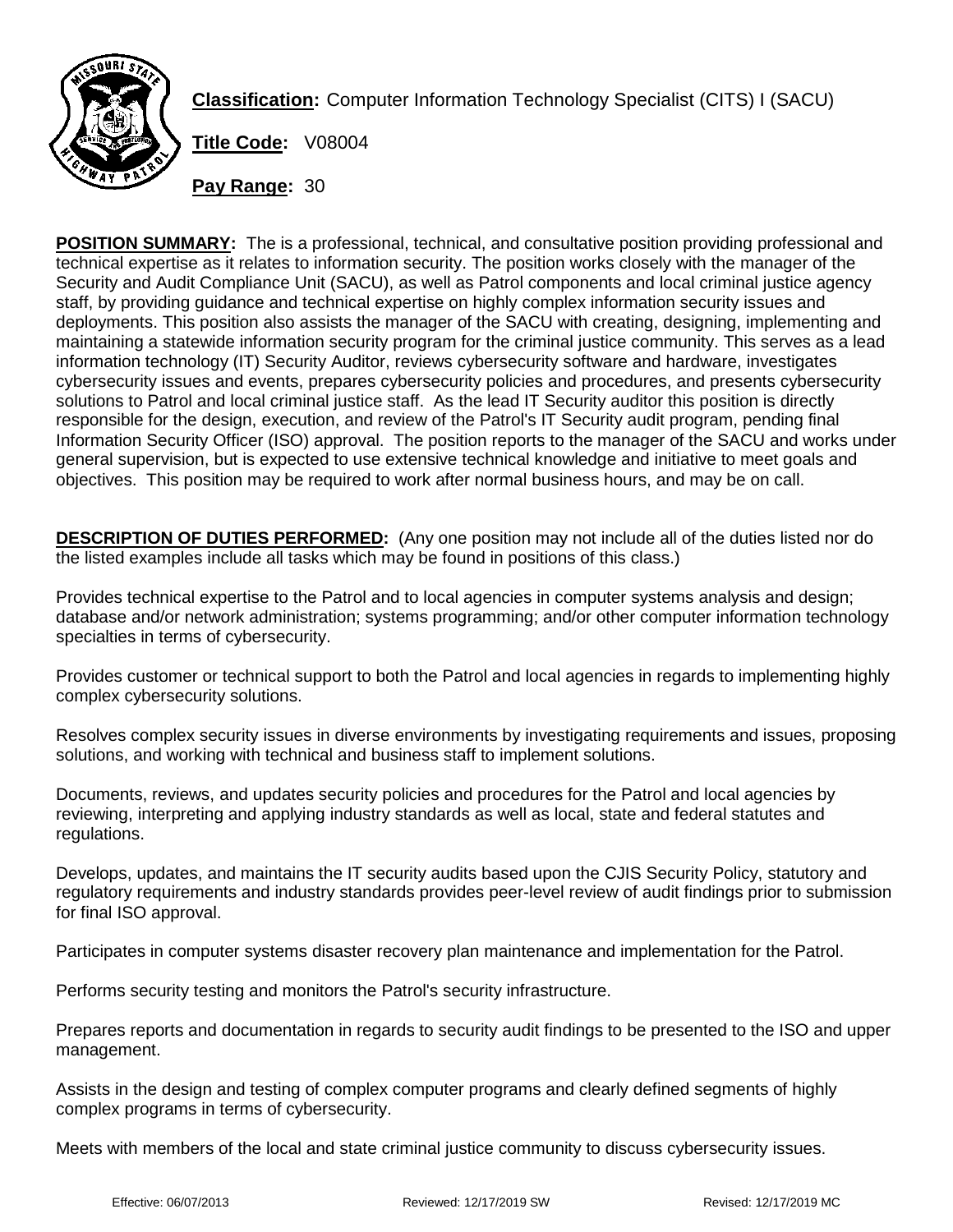## **Classification:** Computer Information Technology Specialist (CITS) I (SACU) Page 2

Reviews system and application specifications and make recommendations for security enhancements.

Assists in the research and review of security infrastructure hardware and/or software.

Serves as one of the technical experts on the SACU team, as well as provides mentoring to junior staff in complex technical functions and best practices.

Participates in computer systems management plan development, maintenance, and implementation.

Performs other related work as assigned.

**REQUIRED KNOWLEDGE, SKILLS, AND ABILITIES:** Thorough knowledge in all areas of cybersecurity as well as networking, application development, server software and hardware.

Thorough knowledge of the principles of computer programming and systems analysis, design, testing and documentation.

Thorough knowledge of the general operating principles and capabilities of computer hardware and software.

Thorough knowledge of the CJIS Security Policy

Through knowledge of the MULES system as it relates to the technical connectivity and CJIS requirements.

Thorough knowledge of agency's automated information systems.

Thorough knowledge of agency's functions and their interrelationships.

Considerable knowledge of the principles of disaster recovery.

Considerable knowledge of the principals of information system audits and security testing.

Considerable knowledge of cyber-incident response management.

Considerable knowledge of deep packet analysis tools, their configuration and use.

Considerable knowledge of encryption methods and virtual private network (VPN) technologies.

Considerable knowledge of cyber-threat analysis.

Considerable knowledge of computer security systems and procedures.

Considerable knowledge of software reference libraries and related utility programs.

Considerable knowledge of computer networking and telecommunications.

Considerable knowledge of computer operating systems.

Considerable knowledge of database management systems.

Considerable knowledge of advanced authentication solutions.

Considerable knowledge of applicable Federal Information Processing Standards of (FIPS) encryption.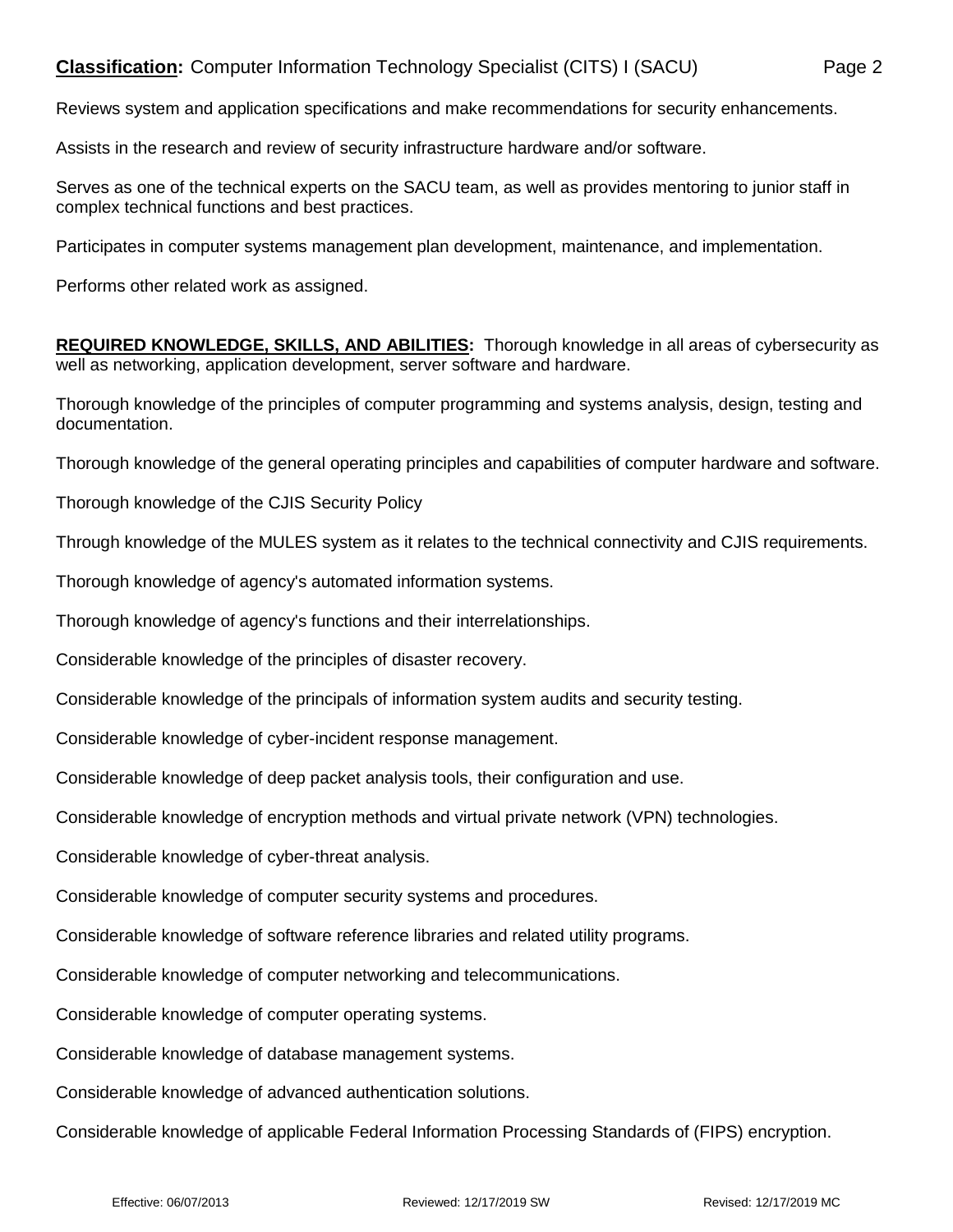## **Classification:** Computer Information Technology Specialist (CITS) I (SACU) Page 3

Considerable knowledge of Code of Federal Regulations (CFR) and applicable statutes.

Working knowledge of the principles of cost benefit analysis.

Working knowledge of the principles of project management.

Working knowledge of the procurement process.

Working knowledge of continuing trends and developments in computer hardware and software.

Working knowledge of various computer platforms.

Working knowledge of the information strategic planning process.

Working knowledge of the systems management process.

Working knowledge of cyber-forensics techniques and digital evidence preservation.

Possess good organizational skills

Possess research and analysis skills

Possess good presentation skills

Ability to utilize project management tools.

Ability to prepare and interpret computer program documentation.

Ability to prepare and maintain standards, policies, procedures, guidelines and technical manuals.

Ability to troubleshoot and resolve hardware and/or software problems.

Ability to train and assist less experienced personnel.

Ability to create and present materials for training programs

Ability to plan and implement projects and audits necessary to ensure effective and efficient operations of security measures.

Ability to comprehend, analyze, and research problems of a complex nature and make judgment decisions as to their solution.

Ability to operate basic office equipment as detailed in the description of duties.

Ability to handle restricted and confidential information in a professional manner and maintain the information as such.

Ability to communicate in English clearly and concisely, both orally and in writing.

Ability to establish and maintain harmonious working relations with others.

Ability to work with material that may be of a sexual nature relating to criminal activity (e.g., written material, photographs, and/or verbal language, etc.).